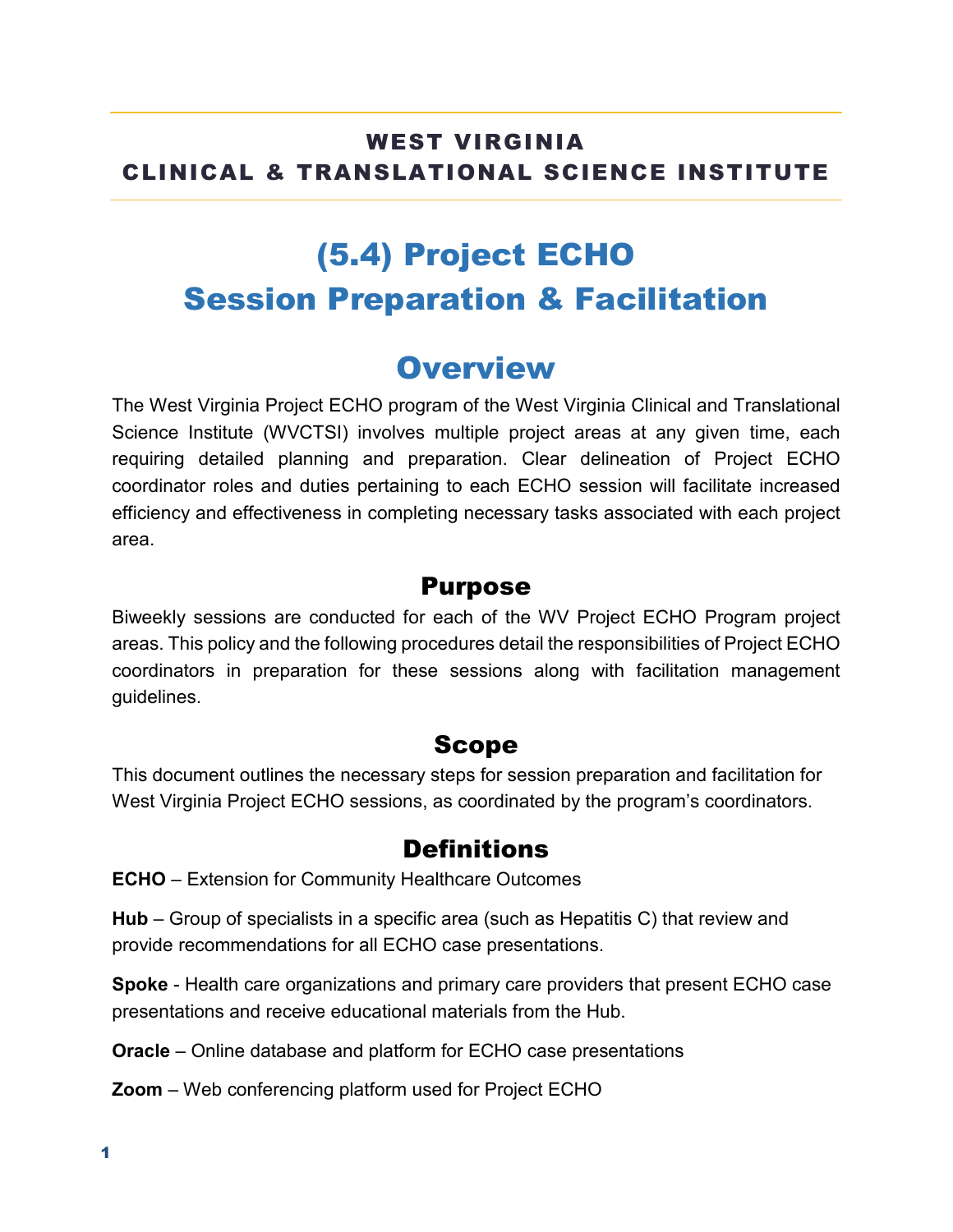# **Policy**

The Project ECHO coordinators will meet monthly to discuss the upcoming sessions. Coordinators will divide planning and facilitation of sessions on a rotating schedule to accommodate scheduling needs for the Community Engagement and Outreach Core, WVCTSI, and partners.

Once the sessions are assigned, the coordinator will be responsible for all communication to hub and spoke members and will plan (and send) reminders and recap emails to appropriately highlight the case, didactic presentations, and discussions conducted in each session.

#### Procedures

- 1. Once per month, ECHO coordinators will meet to plan the facilitation schedule.
- 2. The assigned ECHO coordinator will send a reminder email at least one week prior to session date to both the Hub and Spoke members associated with the particular ECHO Project.
- 3. Assigned coordinator will contact designated speaker and confirm their presentation and attendance at the designated session. The coordinator will request that presentation materials if applicable be provided at least 1 day in advance of the session date.
- 4. ECHO coordinator(s) will be responsible for all cases scheduled for presentation. This is done by reviewing and pulling the cases from the Oracle database.
- 5. ECHO coordinator(s) will facilitate their designated ECHO sessions. Responsibilities of the assigned coordinator include setting up and opening the Zoom video conference connection, taking attendance, documenting case notes, moderating discussion, and ensuring time management.
- 6. Assigned coordinator will send recap email within 1 day after the session.
- 7. Assigned coordinator will upload session recording to YouTube.
- 8. Assigned coordinator will log session attendance and session information into iECHO and iLab,
- 9. Assigned coordinator will compile all required CME information and submit to West Virginia University Health Sciences Office of Continuing Education within 1 day of session.